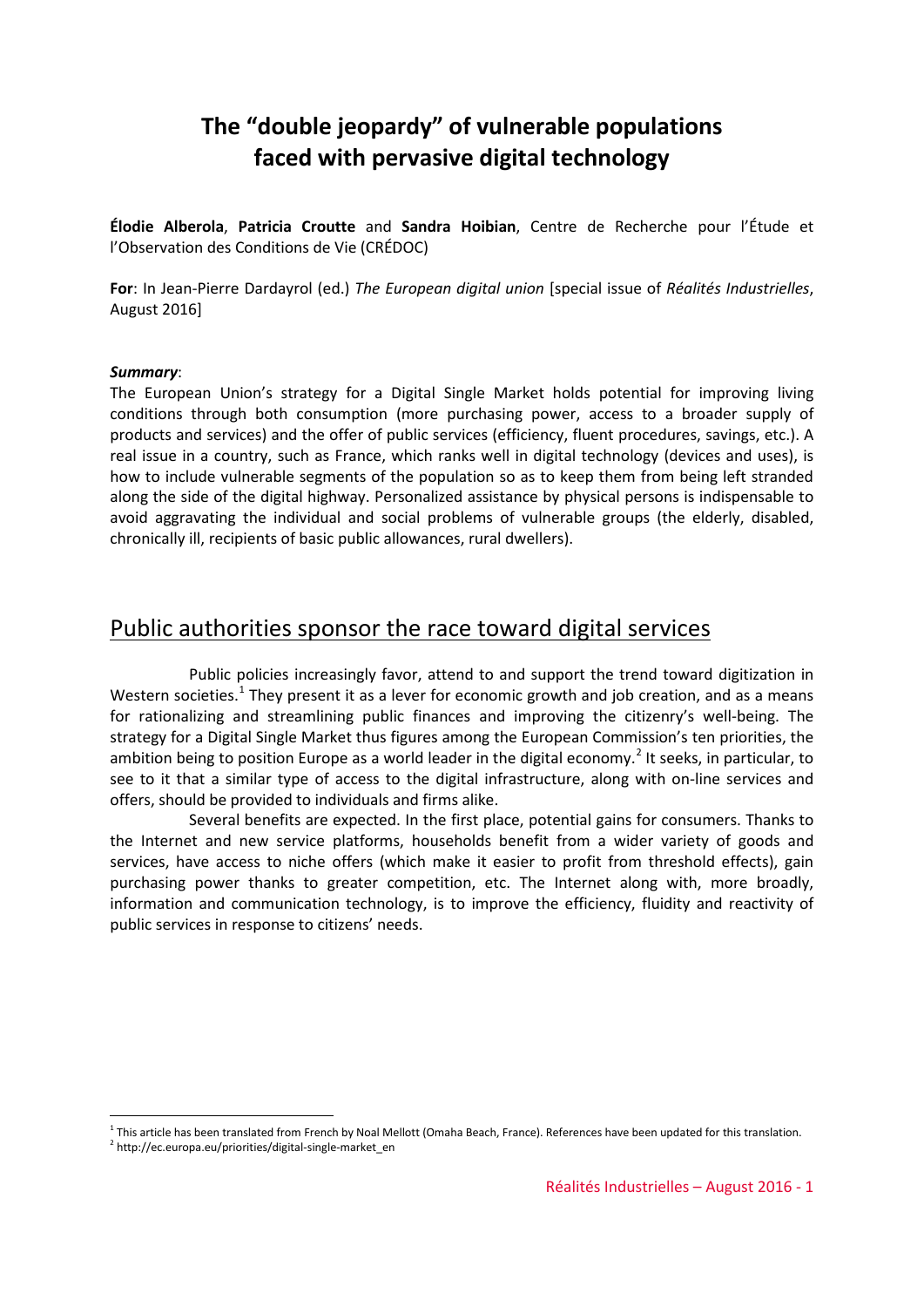Some pundits see this technology as a lever for reducing costs; others, as a way to alleviate the difficulties experienced by groups to whom we shall refer as "fragile" or "vulnerable", namely: the elderly, the disabled, the chronically ill, the recipients of basic welfare allowances and rural dwellers.<sup>[3](#page-1-0)</sup> Digital technology is sometimes presented as sparing legwork to the least mobile  $-$  the elderly and disabled as well as rural dwellers who live far from administrative centers. It is to be a tool for making paperwork easier and waiting times shorter, for centralizing and optimizing the management of data and information, etc.

But in reality? Does the "dematerialization" of the economy respond to the needs of all consumers and citizens, in particular those who are vulnerable for economic or geographic reasons or owing to their state of health? To answer this question, we shall focus on the French case.

France tends to be a "model" in Europe. It stands near the top of a European ranking by proportion of cybernauts in the population: 8[4](#page-1-1)% of Internet users (people from 16 to 74 years old).<sup>4</sup> It ranks sixth on this criterion; some Scandinavian lands, the Netherlands and Luxembourg do better. Furthermore, a large number of people in France shop on line (nine points more than the European average) and communicate on line with public authorities (63% vs. the EU average of 46%).<sup>[5](#page-1-2)</sup> According to the French public administration, 41% of income tax declarations are filed on line, 58% of the quarterly RSA declarations (for drawing a minimum revenue allocation), 33% of requests for housing assistance, 42% of enrollments at the Unemployment Office and 10% of requests for registry certificates.<sup>[6](#page-1-3)</sup> According to FEVAD, an e-business group (Fédération de l'E-Commerce et de la Vente à Distance), on-line sales have experienced two digit growth year after year.

[http://ec.europa.eu/public\\_opinion/archives/ebs/ebs\\_423\\_en.pdf](http://ec.europa.eu/public_opinion/archives/ebs/ebs_423_en.pdf)

1

<span id="page-1-0"></span><sup>&</sup>lt;sup>3</sup> The notion of "fragility/vulnerability" is taken in its broadest sense. Article L.241-10 of the French Social Security Code defines people 70 years old or older (whether dependent or not) and the dependent (who receive basic welfare benefits under programs for the disabled, the frail elderly, etc.) as "fragile". Over the past decades, this concept has passed into social science studies of the labor market, employment, poverty and vulnerability. According to Chambers (1989: "Vulnerability, coping and policy", *IDS Bulletin*, University of Sussex, 20(2), pp.1-7), vulnerability is a concept of statistical probability expressing an individual's proximity to harm or injury.

<span id="page-1-1"></span><sup>4</sup> European Commission, Cyber security report (Special Eurobarometer 423), February 2015, available at:

<span id="page-1-2"></span> $5$  See §Internet Usage in "Digital economy and society statistics - households and individuals", Eurostat, data extracted in June 2015. Available at:

http://ec.europa.eu/eurostat/statistics-explained/index.php/Information\_society\_statistics\_-\_households\_and\_individuals

<span id="page-1-3"></span><sup>6</sup> "Tableau de bord des services publics numériques", 7 October 2015: http://www.modernisation.gouv.fr/ladministration-change-avec-lenumerique/par-des-services-numeriques-aux-usagers/tableau-de-bord-des-services-publics-numeriques-2015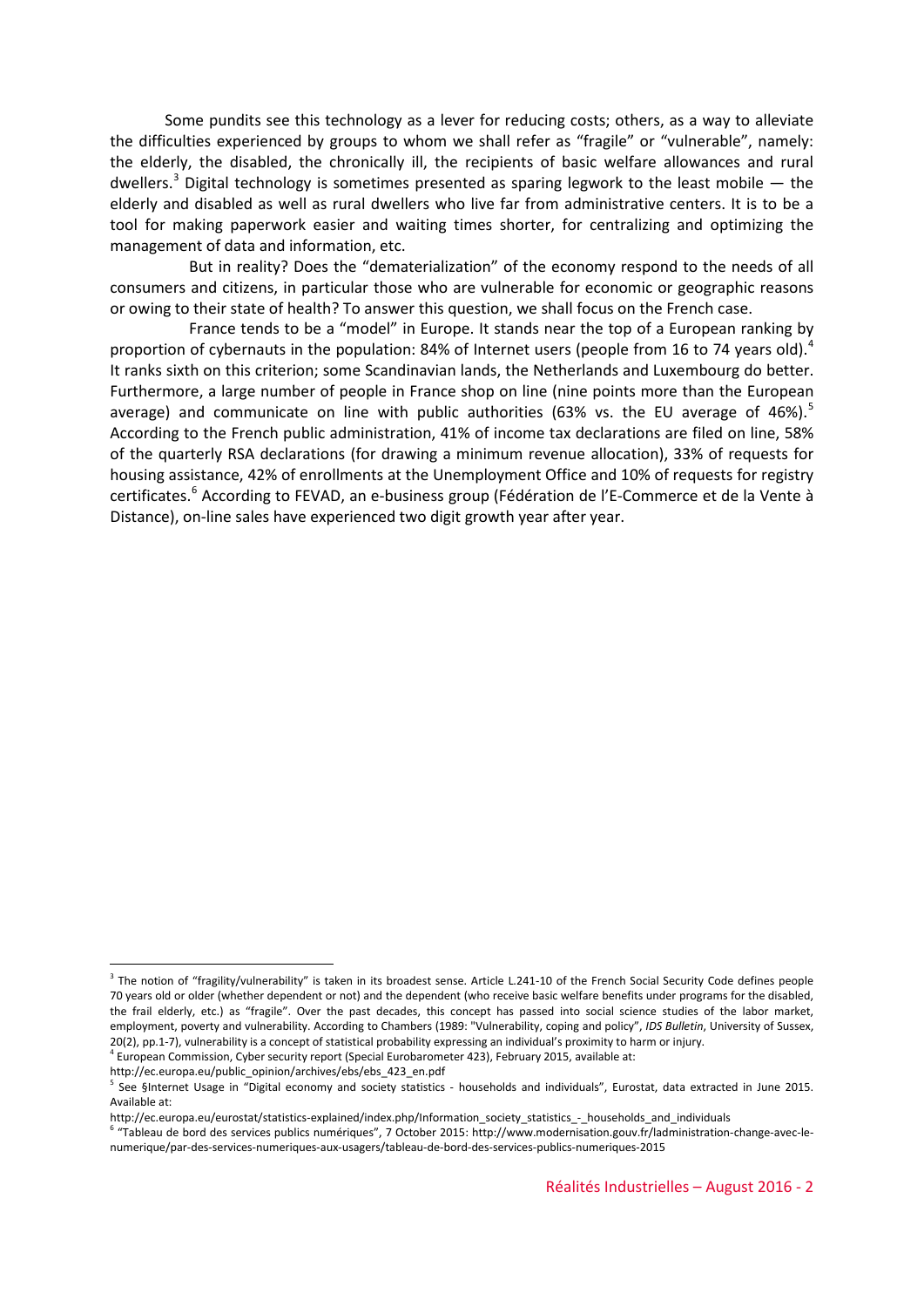Percentage of Internet users in Europe in 2015

Percentage of people who made on-line purchases (goods or services: books, music, vacations, etc.) in Europe in 2015

Percentage of people who contacted public authorities on line in Europe in 2015



Source: European Commission, 2015, Eurobarometer 423.

Source: European Commission, 2015, Eurobarometer 423.

Source : Eurostat 2015.

Graph 1: France, a model in the EU, with respect to digital equipment and its uses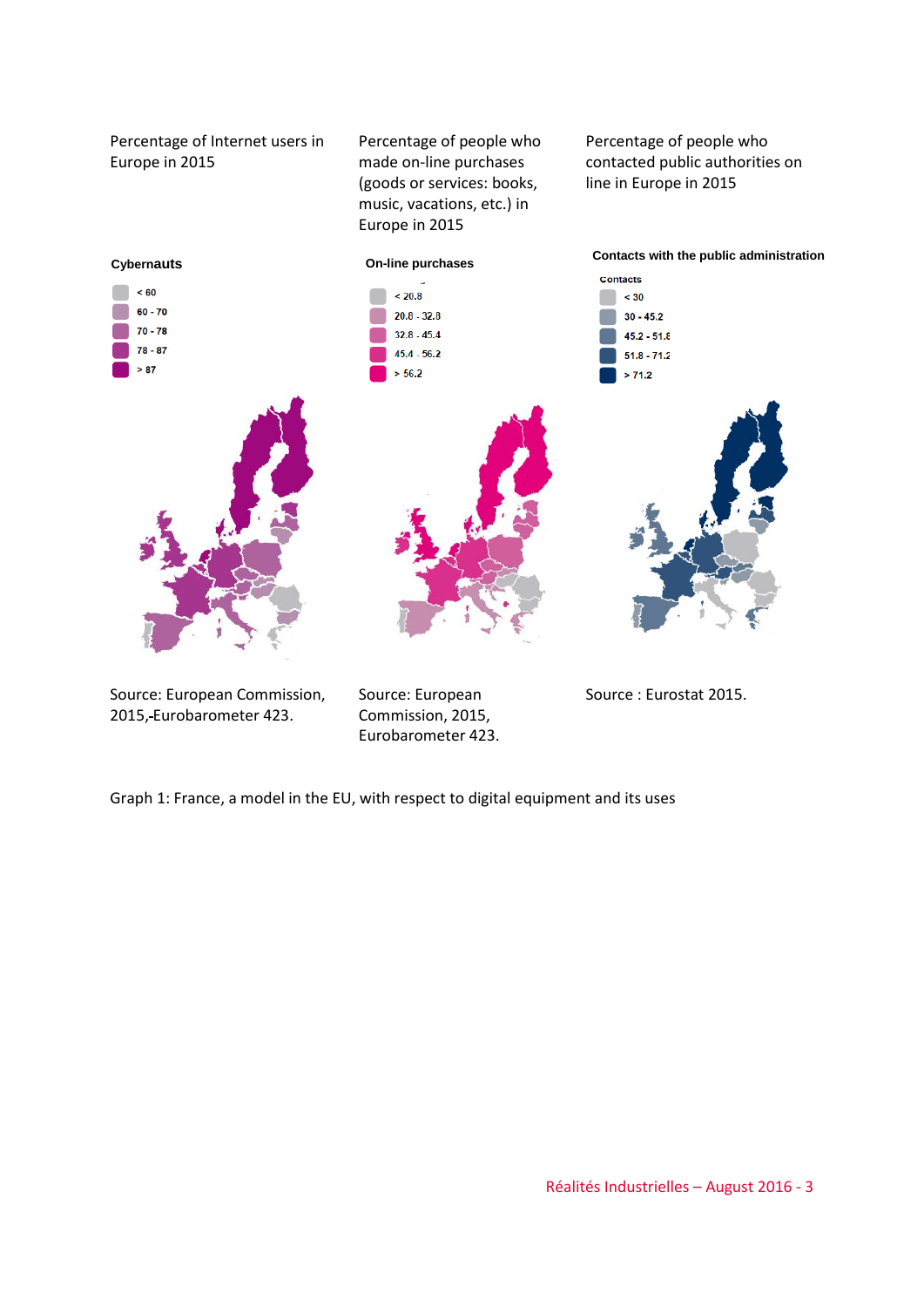### Categories of the population stranded along the digital highway

In general, the "digital divide" is lessening in France. Differences between people in terms of electronic equipment (computers, Internet access, mobile devices) have been cut in half during a ten-year period.[7](#page-3-0) In 2016, according to CRÉDOC's survey on living conditions and expectations, fewer than one out of five people do not have access to the Internet at home. This proportion rose to: one out of two among people 70 years old and older (51%); 36% of beneficiaries of basic welfare allowances; 27% of persons suffering from a handicap or chronic illness; 26% of rural dwellers; and 26% of persons on a low income.

#### **The CRÉDOC Survey on Living Conditions and Aspirations**

CRÉDOC has standing arrangements for studying the French population's living conditions and aspirations. The survey *Conditions de vie et aspirations* has been conducted every year since 1978. It has several themes related to well-being and the quality life: material living conditions (household appliances, housing conditions, environment); access to technological and digital equipment; economic morale and expectations for the future; access to culture, leisure activities and vacations; worries and concerns, perceived state of health, etc. It also takes into account several noneconomic aspects, such as social bonds (friends, family, involvement in nonprofit organizations).

The survey is carried out face-to-face with a representative sample of two thousand people (18 years old and older). Another round of the survey (including in France's overseas departments) takes place on line with a representative sample of three thousand people (15 years old and older).

These two samples are selected using a quota method: distribution of the sample by zone (ZEAT, *zone d'étude et d'aménagement du territoire*: the nine large geographical zones defined by the French National Institute of Statistics and Economic Studies (Institut National de la Statistique et des Études Économiques: INSÉÉ), by size of urban unit (nine possibilities), by sex, by age (six possibilities) and by socioeconomic status (twelve possibilities). The quotas are set using the latest statistics (census, monthly reports and employment surveys) updated by INSÉÉ. A final rectification of the sample makes sure that it represents the population 18 years old and older.

This methodology allows for tracking changes in opinions over a long period — for nearly forty years now.

<u>.</u>

<span id="page-3-0"></span><sup>7</sup> Régos Bigot & Patricia Croutte, *La diffusion des technologies de l'information et de la communication dans la société française (2014): Étude réalisée à la demande du Conseil Général de l'Économie, de l'Industrie, de l'Énergie et des Technologies (CGE) et de l'Autorité de Régulation des Communications Électroniques et des Postes (ARCEP)*, CRÉDOC: Collection des Rapports, November 2014. Available at: http://www.credoc.fr/pdf/Rapp/R317.pdf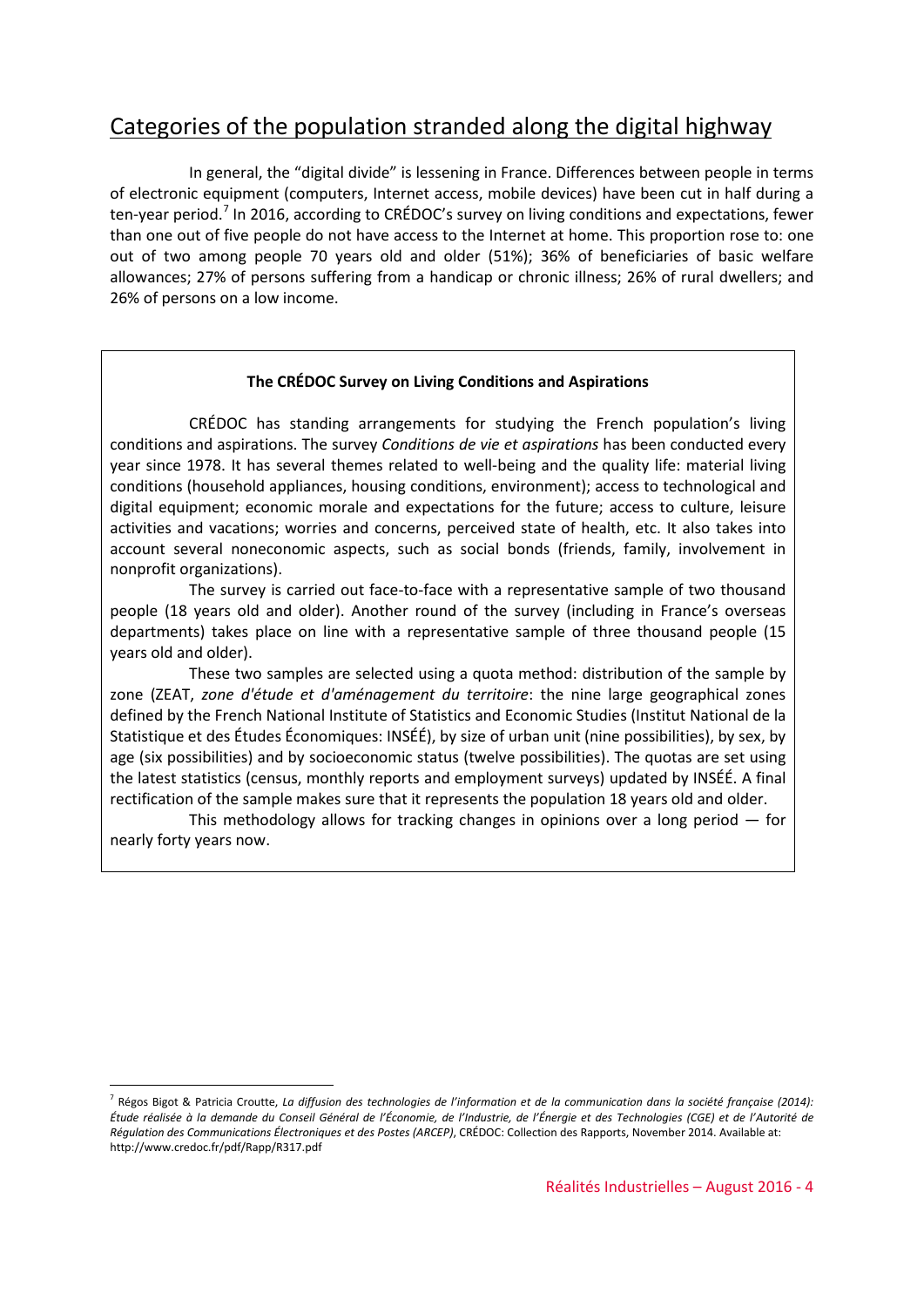As the population has become better equipped (computers, Internet access, high-speed connections, etc.), new forms of equipment are invented. New digital divides thus appear. For instance, the population splits into two groups depending on whether people have (58%) or do not have a smartphone. Very few (35%) have tablet computers. Nomadic devices, now the gateway to new services and offers, are very unevenly distributed: only 15% of people 70 years old and older have a smartphone as compared with 90% of 18-24 year-olds.



Graph 2: The ever shifting digital divide: Percentage of people with a smartphone in France in 2015

*Source*: *Baromètre du numérique*, a CRÉDOC report for the Conseil Général de l'Économie et L'Autorité de Régulation des Communications Électroniques et des Postes (ARCEP). Available at: http://www.economie.gouv.fr/files/files/directions\_services/cge/Actualites/2015\_11\_27\_barometre -numerique-2015.pdf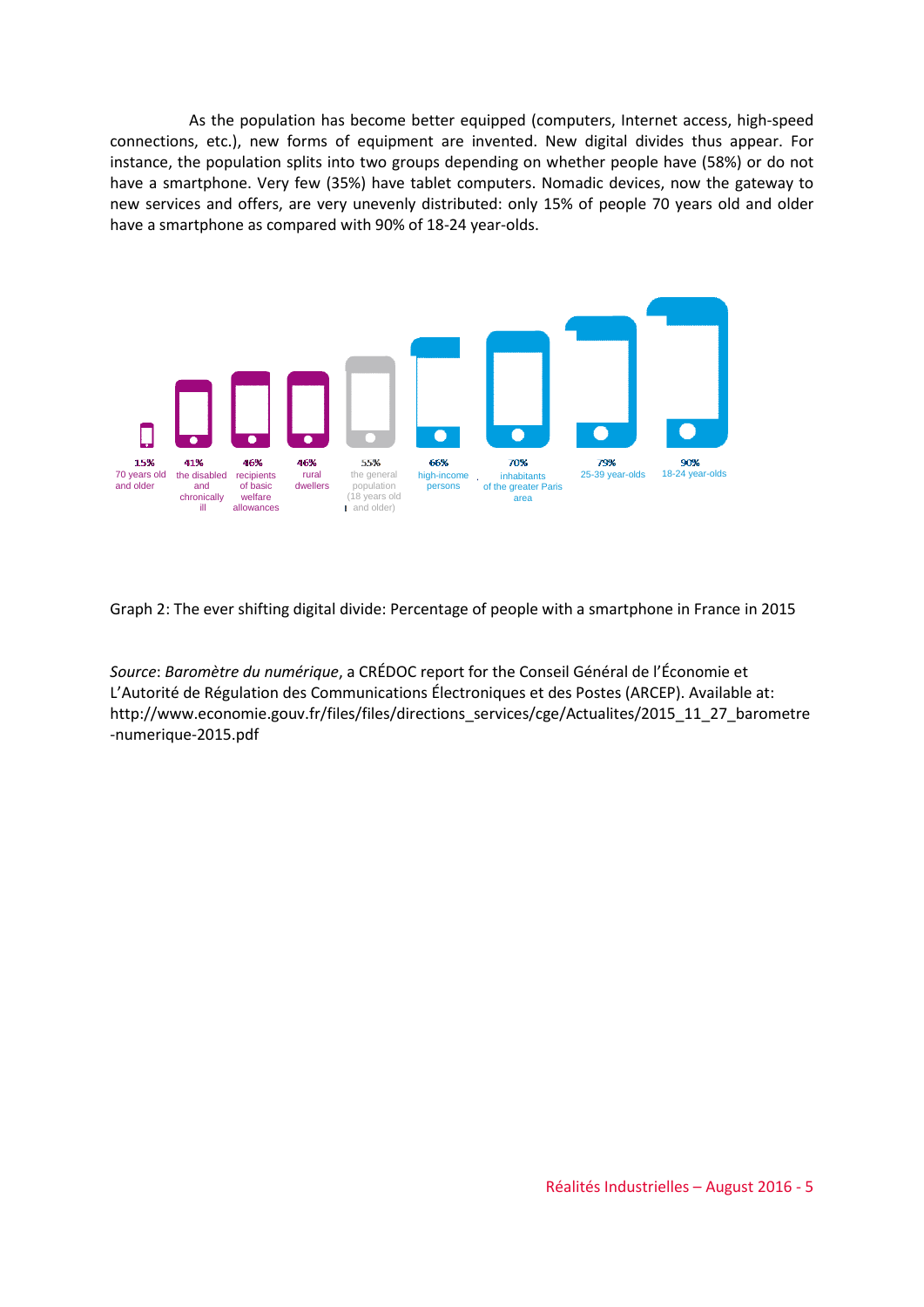Moving beyond the question of equipment, we notice an uneven distribution of the ways of appropriating the new technology and its uses — what has been called "digital literacy". The OECD has defined this literacy as the aptitude to understand and use such technology in everyday life, at home, at work and in society (whether for personal reasons or for improving skills and qualifications). As the National Digital Council has pointed out, each of us is now in an ongoing situation of learning and self-appraisal given the constant development of digital tools and uses. This appropriation requires more effort as innovations are continually being invented at a faster rate. Whereas computers took nearly fifteen years to enter half of French households, smartphones reached this proportion in four years.

Some groups have trouble keeping apace. Very few people over 70 make purchases or accomplish administrative or fiscal formalities on line. The inhabitants of rural areas, to whom digital technology promised an easier life, are fewer than the inhabitants of the greater Paris area to make purchases or accomplish formalities on line. The disabled and chronically ill also appropriate the new technology less than other groups; and as much can be said about the recipients of basic welfare allowances.



**line in France in 2016**

**On-line purchases in France in 2016 Administrative and fiscal formalities accomplished on** 

*Source*: CRÉDOC, data from *Baromètre du numérique* and CRÉDOC, *Enquête: Conditions de vie et aspirations*.

Graph 3: An uneven diffusion of uses of the Internet among certain categories of the population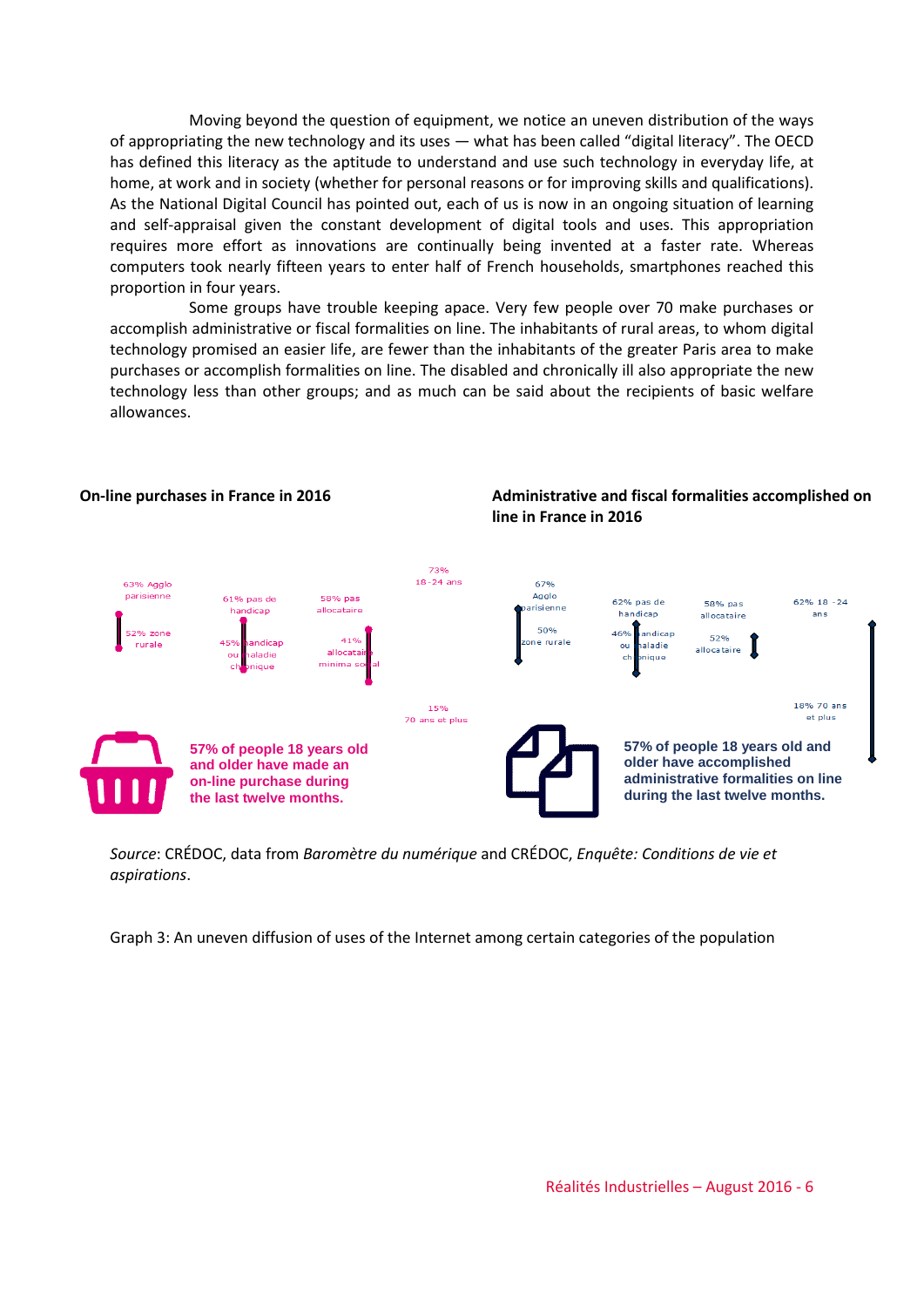### The paradox of digitizing welfare

Welfare programs  $-$  set up to attend to the cases of the potentially vulnerable  $-$  have been swept up in the digitization trend. Dematerialization entails shaping and rationalizing offers, a process that tends to be incompatible with the complex, uneven (in fact, atypical) backgrounds of the vulnerable who lack digital literacy. As Geneviève Koubi has emphasized,<sup>[8](#page-6-0)</sup> making information or services available on line does not mean they will be used appropriately. The difficulty of searching for information on line and of handling it is a reason why the most vulnerable do not claim benefits for which they are eligible. An institutional tendency, widely shared by a range of public services, is to use the new technology to rationalize the management of offers but without actually taking into account the fact that requests or needs cannot always be standardized.

Besides having access to the Internet, users must find their way through websites while managing several logins and passwords. There are stumbling blocks strewn everywhere in the paths of people wending over the web. Some of the vulnerable, in particular the elderly, have a mental block. In 2013, 87% of people over the age of 70 declared they felt incapable of using a computer. The percentage was less (but not negligible) among rural dwellers (55%) and the disabled or chronically ill (62%).

#### **CAFs and digitization**

Since March 2014, the website of the Caisse Nationale d'Allocations Familiales (CNAF), which federates family allowance funds (*caisses d'allocations familiales*, CAF), has a mobile application for managing and following up on users' cases ("Caf-mon compte" on http://www.caf.fr). In August 2015, 2,040,116 mobile applications were downloaded. Thanks to this application, beneficiaries of family allocations can check their personal data and, if need be, modify them. When browsing their historical data (covering the last 24 months), they have access to information about the last ten payments made. They can also download to their mobile telephones PDF-documents with their account statements and certificates.

According to CNAF's last user satisfaction poll, the website is the channel most frequently used by beneficiaries for contacts: 60% who had contacted their CAF said they did so via the website. To promote this offer of dematerialized services, the CAFs adopted procedures for the (physical) reception of beneficiaries Multi-service "spaces" have been set up to make beneficiaries more autonomous by proposing self-service computer terminals and thanks to the assistance given by receptionists. The receptionists may also orient the public toward "digital spaces" open to the public: Emmaüs Connect, Pimms, Points Relais, social SVD centers, etc.

*Source*: CNAF

<u>.</u>

<span id="page-6-0"></span><sup>8</sup> Geneviève Koubi, "Services en ligne et droits sociaux", *Informations sociales*, 178, pp.44-51, 2013/2014.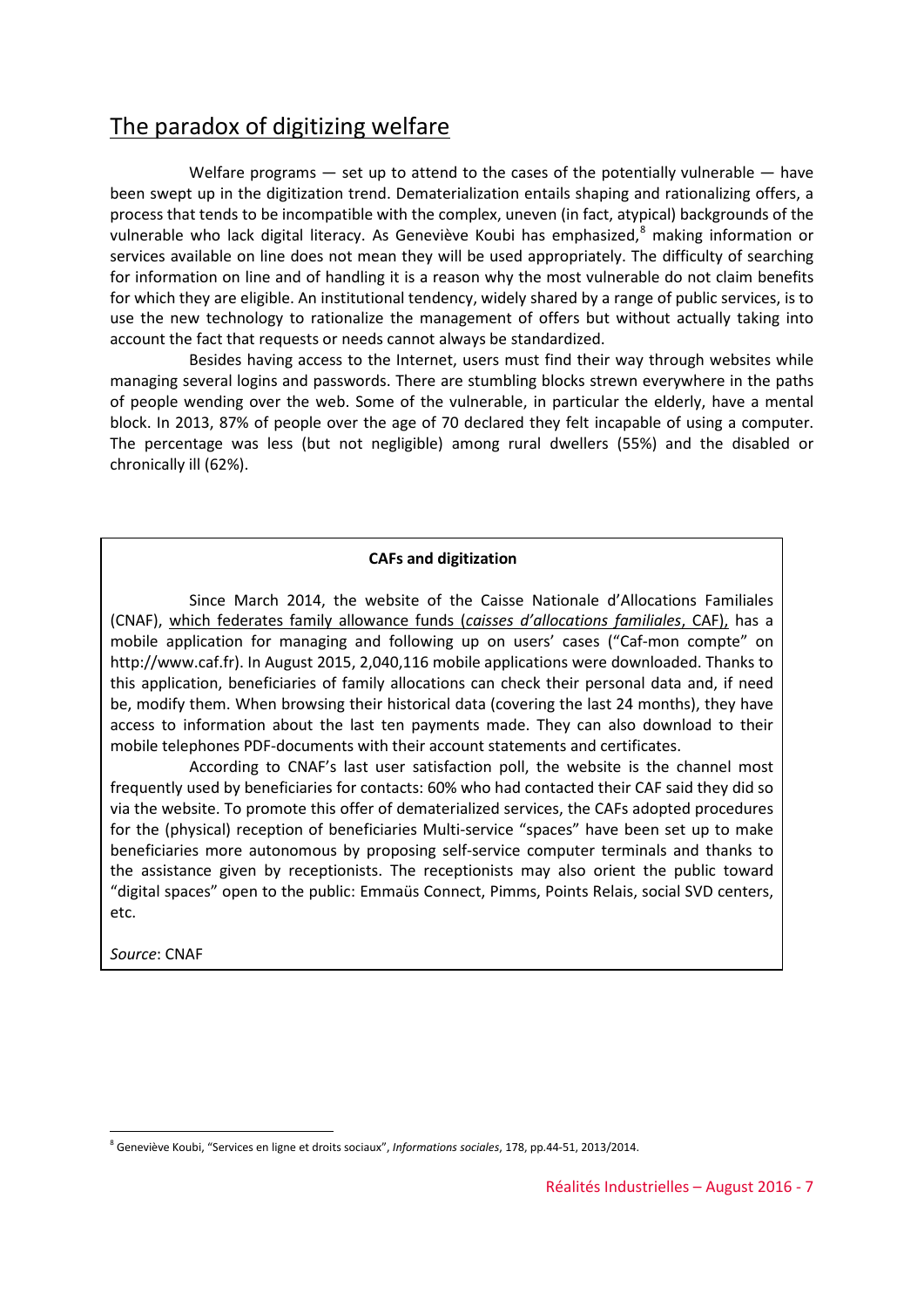## Designing digitized public services to avoid "double jeopardy"

Some groups have to be closely accompanied lest the new technology make it harder for them to be socioeconomically integrated or to have the administrative autonomy indispensable for obtaining benefits. Among the various improvements of services proposed by French family allocation funds (CAFs) to beneficiaries in 2014, the need for human "mediation" was deemed much more important than the accomplishment of all formalities on line.<sup>[9](#page-7-0)</sup> Furthermore, this expectation for human support was higher among the disabled, people over 70 and rural dwellers.

#### **Graph 4: Vulnerable groups: The expectation of human assistance**

Which of the following services would you want your CAF to propose in priority? Total for each of the two responses among the following: personalized follow-up; counselors capable of helping with other formalities; regular information on your situation; the possibility of accomplishing all formalities via the Internet; more simulations of benefits.



*Source*: CRÉDOC, *Enquête: Conditions de vie et aspirations pour la CNAF*, 2014.

-

<span id="page-7-0"></span><sup>9</sup> Sandra Hoibian, along with Patricia Croutte and Régis Bigot (scientific supervisor), *Soutien à la fonction parentale, connaissance des dispositifs et perception de la CAF. État de l'opinion en 2014*, CRÉDOC: Collection des Rapports, 310, July 2014. Available at: http://www.credoc.fr/pdf/Rapp/R310.pdf